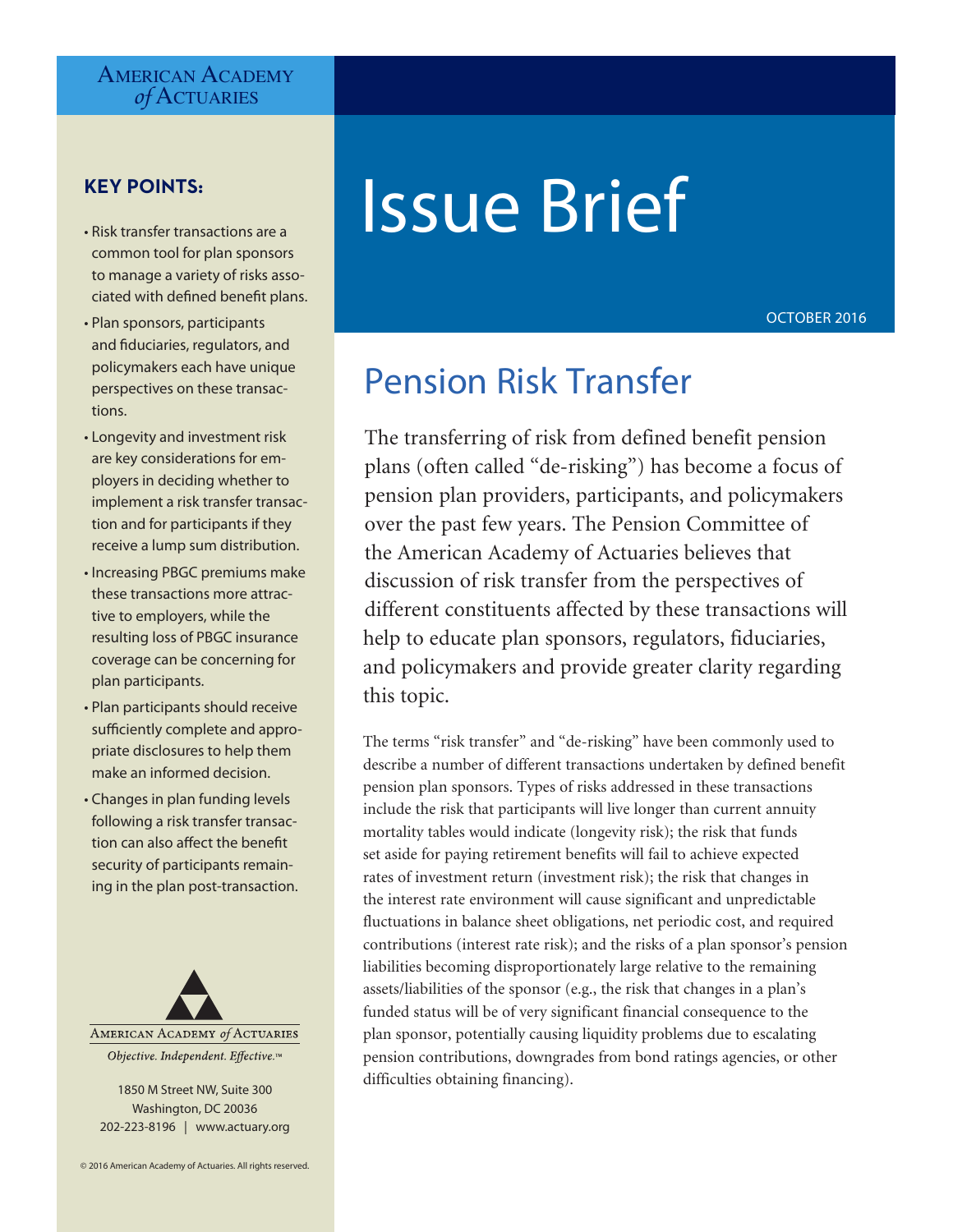Risk transfer or de-risking transactions addressing pension plan risks can include:

- a) The purchase of annuities from an insurance company that transfers liabilities for some or all plan participants (removing the risks cited above with respect to that liability from the plan sponsor);
- b) The payment of lump sums to pension plan participants that satisfy the liability of the plan for those participants (either through a one-time offer or a permanent plan feature); and
- c) The restructuring of plan investments to reduce risk to the plan sponsor.

The first two types of transactions do not actually reduce risk (except to the extent that an insurer taking on the liabilities is likely to pursue a lowerrisk investment approach), but rather transfer it to another party (e.g., the insurer, or the plan participants)—thus they may be more properly categorized as "risk transfer" transactions. A complete "risk transfer" transaction (i.e., a plan termination) will typically involve annuity purchases and may also involve payment of lump sums (for participants who elect them). This issue brief examines annuity purchases and lump sum payments specifically from the perspective of a single-employer defined benefit plan,<sup>1</sup> and does not address investment restructuring.

This issue brief does not offer a judgment about whether such transactions, on balance, enhance or detract from a retirement system. It instead seeks to provide a factual basis upon which such determinations may reasonably be made. The Pension Practice Council of the American

Academy of Actuaries has sponsored an initiative that identifies characteristics of well-functioning retirement systems called Retirement for the AGES.<sup>2</sup> Readers may wish to reference this framework when considering the effect of risk transfers.

Generally the constituents concerned with "risk transfer" transactions are:

- 1) Plan sponsors and company owners/ shareholders
- 2) Plan participants (and other employees of the plan sponsor)
- 3) Pension plan regulators
- 4) Plan fiduciaries

A detailed discussion of the issues involved in pension risk transfer relative to each of these constituent groups follows.

# **Plan Sponsors and Their Shareholders**

In the United States, employer sponsorship of pension plans is a voluntary undertaking. Historically, companies adopted pension plans for a variety of reasons, including attraction and retention of qualified employees, workforce management, paternalism, employee expectations, and favorable tax policy. In light of the voluntary nature of sponsorship, plan sponsors generally believe that the ability to close a plan to new entrants, reduce or freeze benefits, or completely terminate a plan (after providing for all accrued benefits) if business conditions dictate such actions has been and remains necessary to encourage adoption and continuation of plans (i.e., a rational

1 Many of the issues discussed will also have applicability to multiemployer or public sector employee pension plans. However, differences may apply (e.g., the existence and/or level of PBGC guarantees) that are not addressed in this issue brief.

2 <http://www.actuary.org/Retirement-for-the-AGES>

**Members of the Pension Committee include: Margaret Berger, MAAA, FSA, FCA, EA; Susan Breen-Held, MAAA, FCA, EA, FSPA; Bruce Cadenhead, MAAA, FSA, FCA, EA (Vice Chairperson); Charles Clark, MAAA, EA, ASA; Scott Hittner, MAAA, FSA, FCA, EA; Ellen Kleinstuber, MAAA, FSA, FCA, EA, FSPA (Chairperson); Thomas Lowman, MAAA, FSA, FCA, EA; Tonya Manning, MAAA, FSA, FCA, EA; Timothy Marnell, MAAA, FCA, EA, ASA; Gerard Mingione, MAAA, FSA, FCA, EA, CERA; A. Donald Morgan, MAAA, FSA, FCA, EA; Keith Nichols, MAAA, FCA, EA, MSPA; Nadine Orloff, MAAA, FSA, FCA, EA; Steven Rabinowitz, MAAA, FSA, FCA, EA; Maria Sarli, MAAA, FSA, FCA, EA; Mitchell Serota, MAAA, FSA, EA; James Shake, MAAA, FCA, EA; Joshua Shapiro, MAAA, FSA, FCA, EA; Mark Shemtob, MAAA, EA, FSA, MSPA; Mark Spangrud, MAAA, FSA, EA.**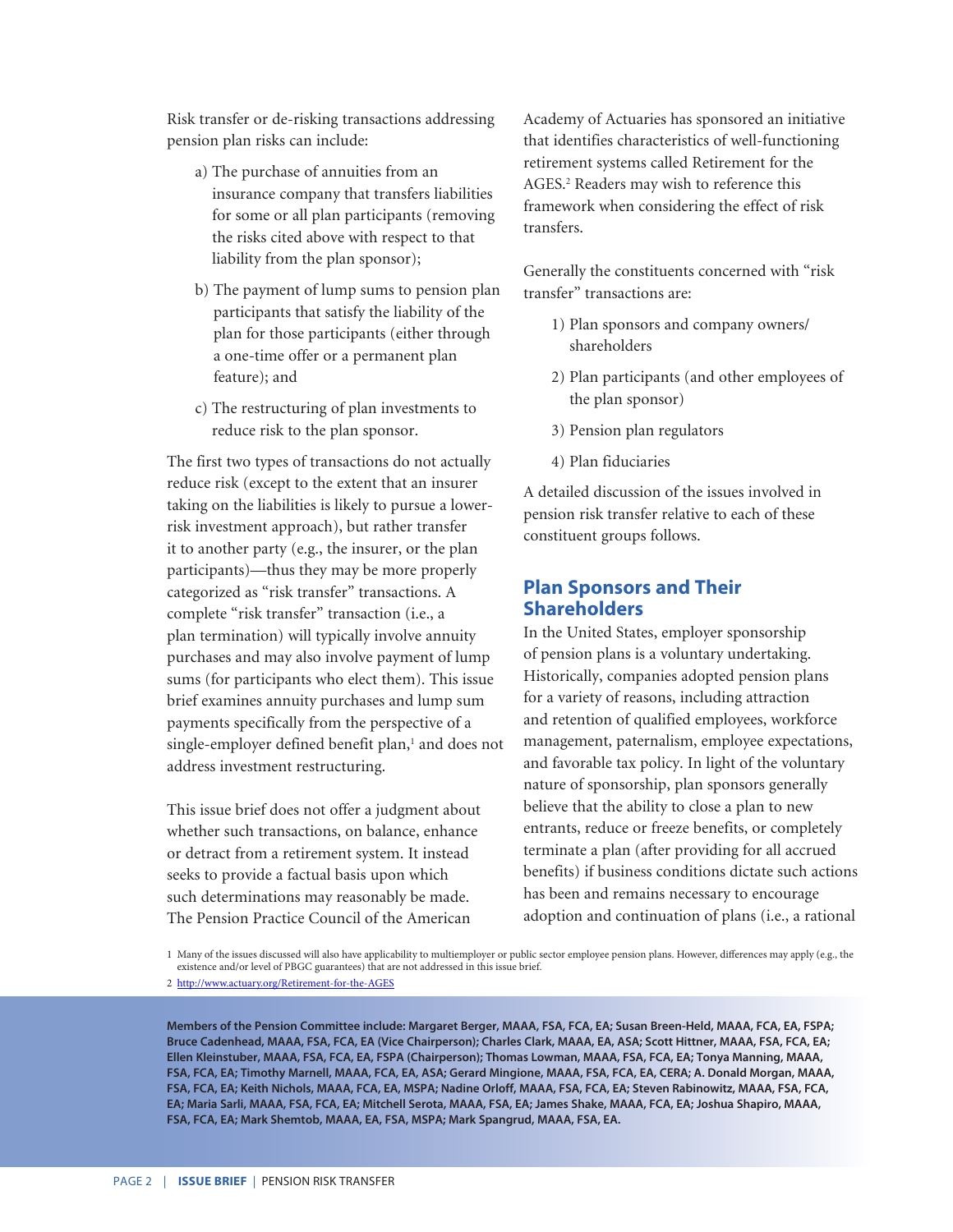business person would not adopt a plan with uncertain future costs and no ability to control those costs if the business can no longer afford them). Thus, when considering the effects of risk transfer on various constituents, it is important to keep in mind that existing regulatory restrictions on unwinding or de-risking plans might further reduce employers' willingness to offer defined benefit plans, and further proposals to restrict employers' flexibility in this area could produce a rush to exit sponsorship of plans.

# **Changes in the Economic and Regulatory Environment**

In the past 25-30 years, changes in the regulatory and economic environment have increased and/ or illuminated the risks that defined benefit plans pose to plan sponsors and their shareholders. Some of these changes are as follows:

- Pension-related balance sheet and income statements have become more volatile over the past decades. U.S. generally accepted accounting principles (GAAP) changes such as Financial Accounting Standard (FAS) 87, FAS 88, FAS 132, and FAS 158 call for current interest rates to be used for valuing liability and benefit cost, and for liabilities to be placed directly on the balance sheet. The sustained decline in interest rates has increased balance sheet liabilities, pension costs, and funding requirements.
- The move toward market interest rates and limitations on asset smoothing has introduced greater volatility in minimum funding requirements.
- The existence of the IRC §4980 excise tax on surplus that reverts to the plan sponsor on plan termination (which is 50 percent of the reversion if none of the surplus is used to provide additional benefits to participants, and is in addition to corporate income tax on the reversion) prevents plan sponsors from taking a long-term view on funding, in which they would build up surpluses to reduce volatility in required contributions.

• Regulatory requirements have increased and become more complex, increasing the risks of incurring large costs (e.g., increases in benefits for participants, compliance fees paid to the Internal Revenue Service (IRS), administrative costs to find and process benefit increases for participants owed additional benefits) to fix potentially disqualifying mistakes or misinterpretations of the legal requirements that can be made by even the most diligent plan sponsors.

The negative effects of pension risk and volatility relate directly to the size of the pension liability compared to the size of the organization (e.g., pension liability as a percentage of balance sheet liabilities, or pension cost as a percentage of net income). For sponsors operating in declining industries in particular, pension plan liabilities can become very large relative to a company's market capitalization, greatly exacerbating its risks in sponsoring a pension plan. Many companies in these sectors have significantly fewer active employees than in the past; the active employees therefore produce less economic output to support the plan's required funding, heightening the risk of maintaining plans. For these reasons, financial market analysts have become very focused on legacy liabilities (i.e., liabilities related to participants who are no longer employed, particularly when the group is large compared to the active population and/ or the entity is no longer providing defined benefit plan accruals to the majority of its current workforce).

# **Growing Prevalence of Defined Contribution Plans**

The sustained move away from defined benefit plans to defined contribution (DC) plans, especially in younger and faster-growing companies and industries, has put pressure on boards of directors of companies with pension plans to justify to shareholders the business reason for retaining the defined benefit plan risk and volatility and its effect on the company's market capitalization, ability to borrow, price of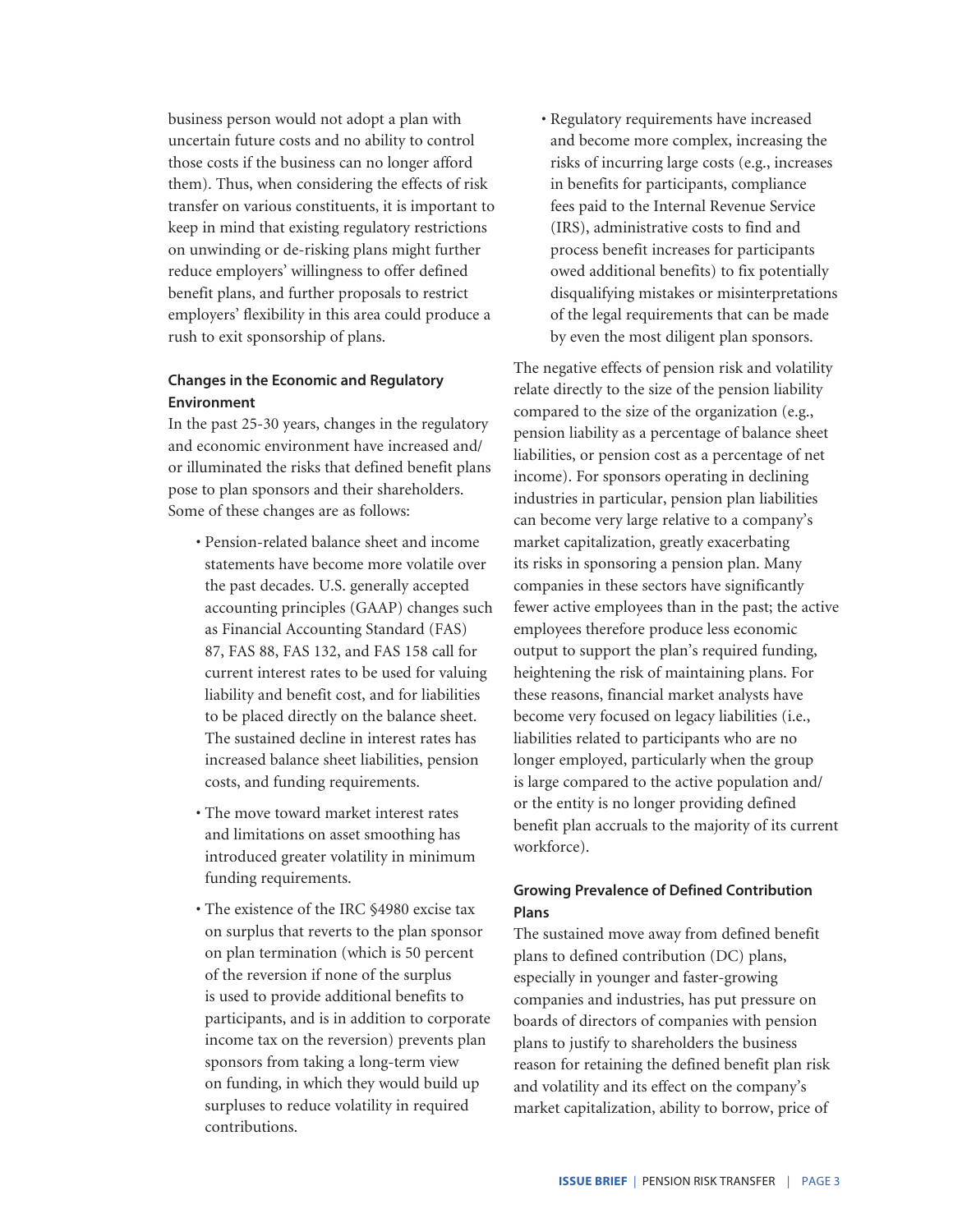credit, and other important conditions affecting the company. Many board members may have had experience as executives of companies that only offer DC plans and may thus have previously examined the issue and concluded that the advantages of defined benefit plans do not justify the risk in specific situations.

The plan sponsor's level of desire to de-risk will typically vary depending on the current status of the pension plan. Retaining the risk is easier to justify when the plan sponsor has decided that maintaining an open defined benefit plan makes sense for its business. However, once a plan sponsor decides to move to a DC plan for future accruals for new employees (and possibly younger or shorter-service current employees as well), difficulties in satisfying the nondiscrimination testing rules will often force a plan freeze within a few years. Once plan accruals are frozen, retaining risk can be especially hard to justify because the plan is no longer a part of the ongoing compensation strategy for any group of employees. Furthermore, a sponsor with a closed or frozen plan has less ability to make use of any surplus generated from excess asset returns and thus is at a greater risk of trapped surplus and excise taxes.<sup>3</sup>

# **Pension Benefit Guaranty Corporation (PBGC) Premiums**

PBGC premiums have increased significantly in recent years, with the fixed-rate premium going from \$31 per participant in 2007 to \$64 in 2016. Additional increases are discussed occasionally by the administration and in Congress. These higher premiums increase the cost of maintaining a plan and may further tilt the risk/value assessment away from plan sponsorship. In particular, fixed premiums are levied on a headcount rather than a liability-weighted basis. Because a significant percentage of former employees with deferred benefits will select a lump sum if one is offered,<sup>4</sup> paying high PBGC premiums for large numbers of former employees with (often small) deferred benefits may be difficult to justify.

#### **Timing Considerations**

In deciding whether and when to de-risk, plan sponsors consider many factors:

- Some plan sponsors may be waiting until interest rates rise to carry out risk transfer activities. Many others compare the cost of settling today to the economic liability (balance sheet liabilities at low interest rates plus the present value of administrative expenses, investment management fees, and PBGC premiums) and conclude de-risking makes economic sense now.
- With the announcement<sup>5</sup> by the IRS that updated mortality projections reflecting the RP-2014 mortality tables are not required to be used to determine minimum required lump sums paid during 2017, plan sponsors now have certainty as to the required calculations for lump sums offered during 2017. In determining whether and when to de-risk by offering lump sums to participants, plan sponsors will likely assume that the reported increase in life expectancy will be reflected in minimum required lump sums at some point after 2017. They may also consider what effect the impending change should have on communications with participants about lump sum offers in the interim. However, plan sponsors will also need to consider other factors, such as potential changes in the interest rates used to calculate lump sums.
- The insurance industry may not have the capacity to absorb increased demand for pension settlements. If a plan sponsor waits until interest rates rise, many plan sponsors may seek to place significant blocks of annuities with insurers at the same time, diminishing or even eliminating capacity, or causing insurers to be less competitive with bids. Requirements to buy the "safest available annuity" and related concerns by plan sponsors about whether they are able

<sup>3</sup> By law, if a plan has more assets than are needed to satisfy the benefit liabilities, the employer cannot recover the excess assets until the plan has been terminated. At that time, the excess assets can revert to the plan sponsor, but are subject to income tax and significant excise taxes.

<sup>4</sup> Fifty-eight percent of deferred vested participants in 70 lump sum window offerings elected a lump sum in 2014, according to [a survey](http://www.aon.com/attachments/human-capital-consulting/lump-sum-window-experience.pdf) from Aon Hewitt. 5 [Notice 2016-50.](https://www.irs.gov/pub/irs-drop/n-15-53.pdf)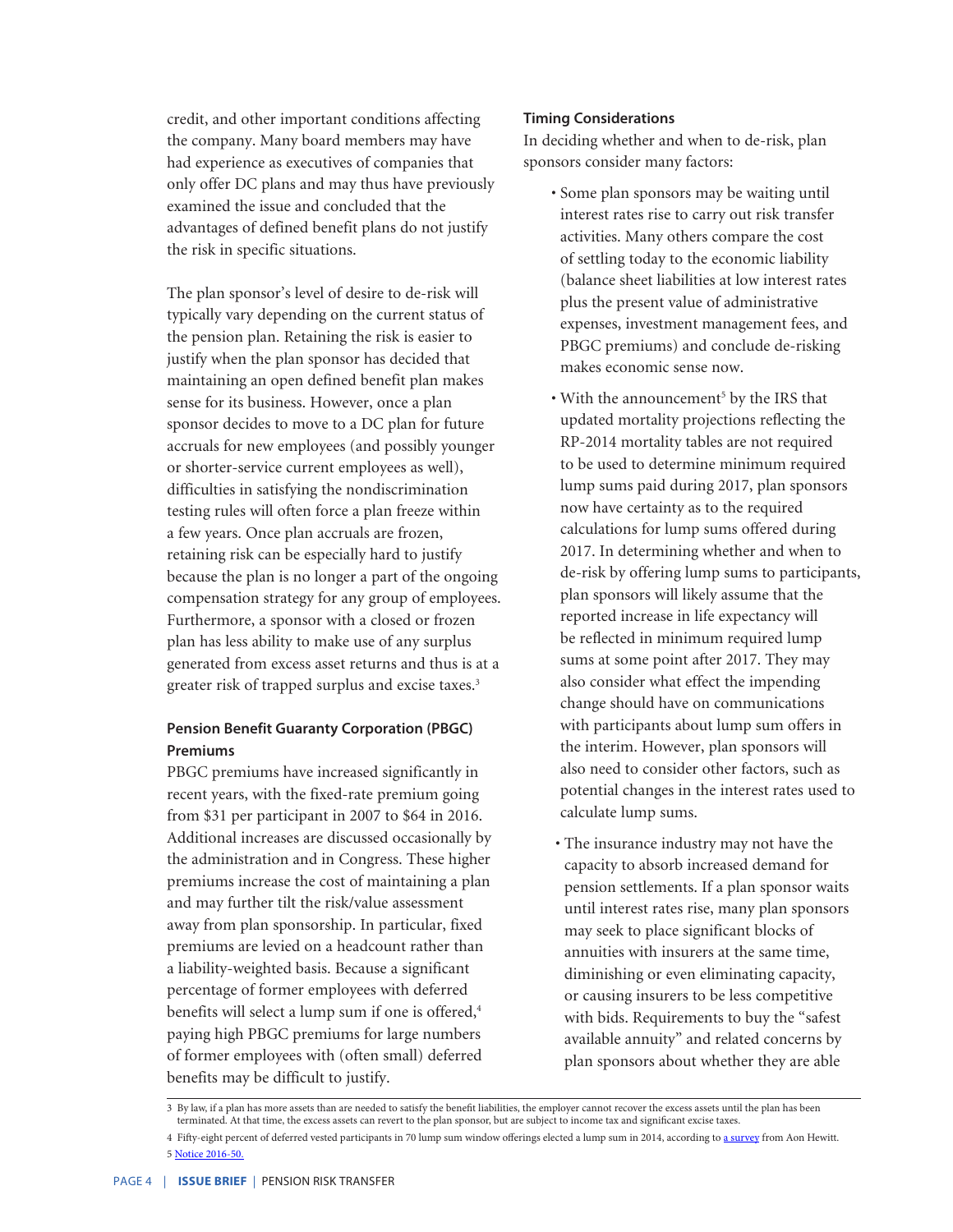to properly fulfill their duties as fiduciaries in placing the annuities may come into conflict with available capacity in the industry.

• Plan sponsors have in the past offered lump sums to terminated participants with deferred benefits, as they could more easily be offered a lump sum payment than retirees. For a plan sponsor with a large number of such participants in its DB plan(s), lump sum payments can significantly reduce plan liabilities and PBGC premiums. Participants can elect to receive a cash payment directly, or they can roll the distribution into an individual retirement account (IRA) to retain the taxdeferred status of the funds. If they do not wish to manage the money or are concerned about outliving their income, they might decline the lump sum or use it to purchase an individual annuity.

 With the publication of IRS Notice 2015-49, the IRS signaled its intent to amend the required minimum distribution regulations under IRC  $$401(a)(9)$  to generally prohibit offering a single-sum payment to current payees (retirees or their surviving beneficiaries).6 While Notice 2015-49 also signals the IRS' intent to prohibit an election of "other accelerated form of distributions," the focus is on replacing monthly lifetime annuities with lump sum payments. The IRS made the prohibition effective immediately. As a result, future lump sum window programs offered to former employees will generally be limited to those who have yet to begin receiving their monthly payments.

• Participants in poorer health are more likely to elect lump sums (antiselection). Offering a lump sum opportunity to terminated

participants with deferred benefits shortly before purchasing annuities for the participants who do not elect lump sums can increase the price of the annuities, as insurers will reflect the expected greater longevity of the remaining group in their pricing.

• Absent a plan termination, participants under age 62 cannot be offered lump sums while still in service. As a result, plan sponsors may feel increased pressure to voluntarily terminate the plan, particularly if interest rates rise significantly. If the plan is terminated, employees are likely to be offered a lump sum (which may include a direct transfer of the lump sum to a rollover account in the sponsor's DC plan). A significant percentage of active employees usually elect the lump sum.

 Alternatively, a plan sponsor might buy annuities to cover participants' accrued benefits, but retain the annuity contracts as assets of the plan (sometimes called an "annuity buy-in"). This approach has some risks, though, because should the plan ultimately be terminated and assets therefore distributed, and the insurer at that point no longer provides the "safest available annuity" as required under the plan termination rules, the annuity contract might need to be unwound and replaced.

# **Participants (and Other Employees)**

Plan participants may have concerns as a result of risk transfer transactions. These include the transfer of longevity risk and investment risk to them when taking a lump sum distribution, as well as whether benefit security is reduced when an annuity contract is purchased (which transfers all risk to the insurer from the plan sponsor). Participants also need to be aware of taxation and investment management issues if electing a lump sum payment.

<sup>6</sup> Current Section 401(a)(9) regulations generally restrict the ability to change the annuity payment period or provide for increasing benefits, with<br>limited exceptions. For example, a modification to the payment period tha termination.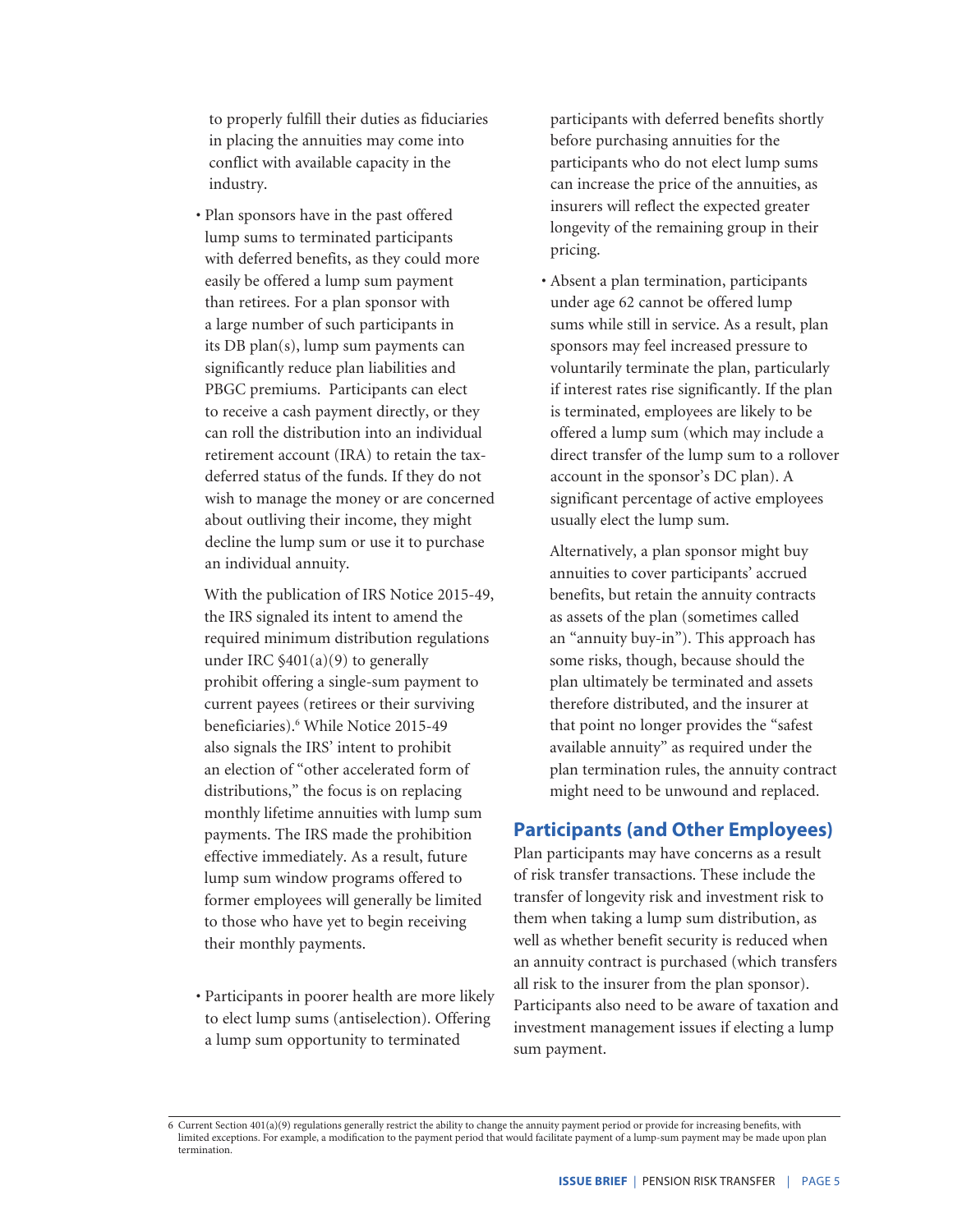# **Assumption of Longevity Risk (When Taking a Lump Sum)**

Participants may have a difficult time understanding whether taking a lump sum is a good choice for them. Considerations include participants' health, uncertain trends in mortality improvement, the availability of other retirement funds, and whether they wish to manage financial investments. Married participants have to consider longevity risk for their spouse as well as for themselves—the spouse may live significantly longer than the participant.

Life expectancy has increased over time. Consequently, the life expectancy reflected in a lump sum distribution may not reflect actual longevity improvements that have occurred if the mandated mortality table has not been updated in recent years. A lump sum may not be in the best financial interest of the participant and his/her spouse if they are in good health. For a participant in poorer health, particularly an unmarried participant, the lump sum may be more economically advantageous and may enable the participant to leave money to his or her heirs.

The requirement to use unisex assumptions<sup>7</sup> for qualified defined benefit plans may result in lump sums not being a good choice for women because of their longer life expectancy.<sup>8</sup> By contrast, a male receiving a lump sum might be able to buy a larger annuity in the individual marketplace (where gender-specific mortality is used). However, the pricing of such annuities may still be disadvantageous, due to insurance company expenses, interest, and mortality assumptions used for pricing. These assumptions will differ from those required by IRS to be used to determine lump sums. Finally, insurers generally assume that those who buy annuities in the individual market are healthier than average.

A participant may choose to manage the funds received in a defined benefit plan lump sum in the early period of retirement and purchase a qualified longevity annuity contract (QLAC) to provide protection against living longer than the average life expectancy. This could be a feasible option if and when the market for QLACs becomes further developed. For example, a participant could use a lump sum to purchase a QLAC that would start payments at age 85, and use the remainder of that lump sum to provide income before age 85.

#### **Possible Loss of Early Retirement Subsidies**

Lump sum payments to deferred vested and terminating active participants are permitted to exclude the value of any early retirement subsidy, thereby reducing the value of the benefit a participant receives if a subsidized annuity is rejected in favor of a lump sum.

# **Changes in Interest Rates During Plan Year of Payout**

The interest rates used for calculating lump sum payouts are often determined as of the beginning of the plan year, or even up to several months before the plan year begins. Many of the recent one-time lump sum window offers occurred toward the end of the plan year.

Significant interest rate changes that occur between the plan's interest rate determination date and payout date could create a distortion between the lump sum paid and the market value of the monthly benefit on the date the lump sum is paid. A drop in interest rates between the two dates would create a relative shortfall, while an increase could generate a lump sum in excess of a current settlement value.

# **Potential Reduction in Plan Funded Percentage Levels After Risk Transfer Transactions**

The economic value of a liability can be viewed as the cost of settling that liability in an open market between a willing buyer and a willing seller. Where legal requirements constrain that value (e.g., for qualified pension plans, the required minimum lump sum payable and the requirement to select

<sup>7</sup> IRC Sections 417(e)(3)(B) and 430(h)(3). See also *Arizona Governing Comm. v. Norris*, 1983.

<sup>8</sup> The current (2016) mandated mortality assumptions for lump-sum calculations is a 50/50 blend of male and female rates. According to the underlying tables for males and females, at age 65 women are expected to live about two years longer than men.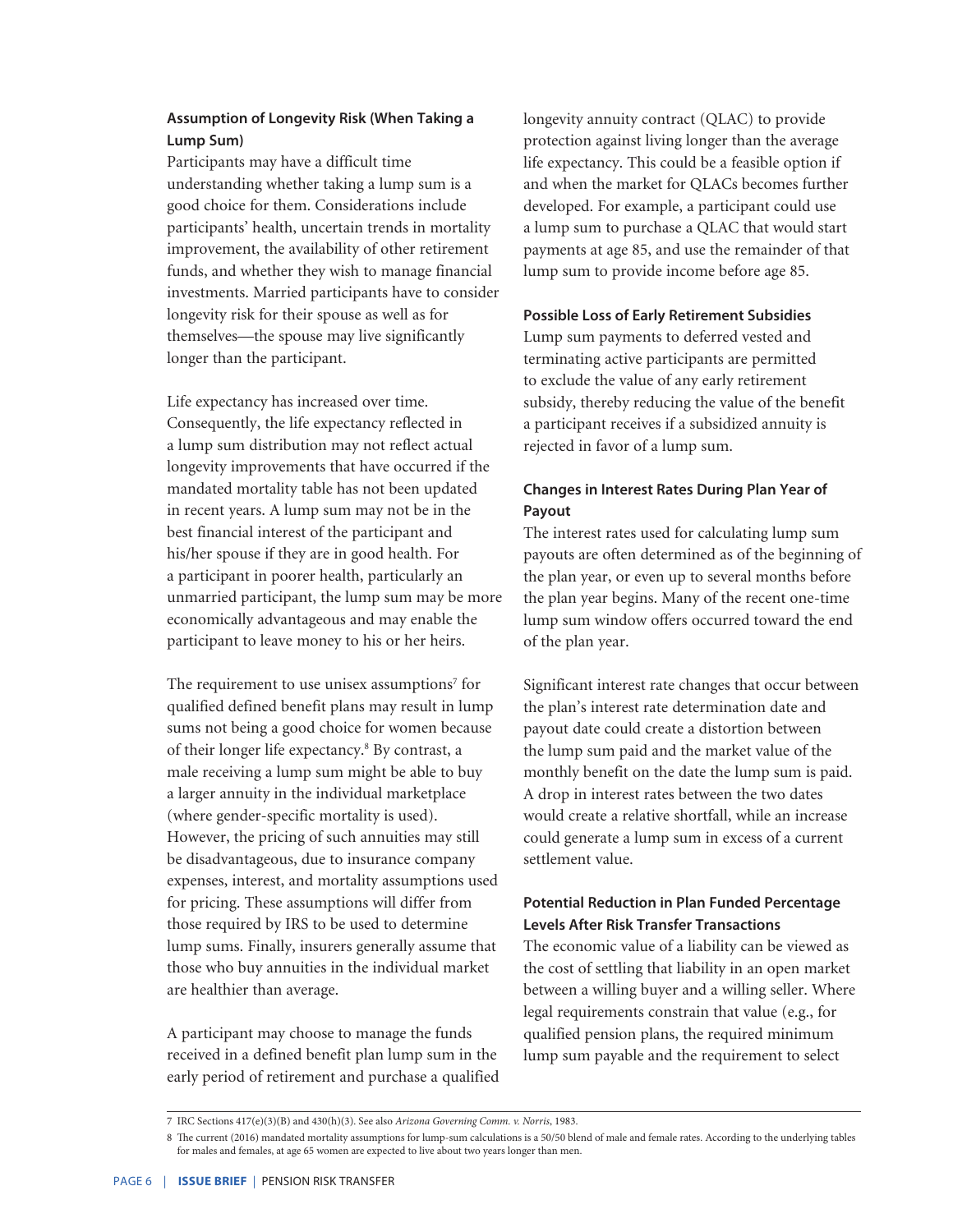the "safest available annuity"9 ), those constraints will affect the economic value of the liability. However, some parties (including plan sponsors and regulators) will also be concerned with the effect of the transaction on the funded status as measured for accounting, funding, and PBGC guarantee purposes, which will typically differ from "true economic value" due to the use of various prescribed assumptions to value the liability. Plan participants may be concerned because IRC §436 requires certain restrictions on benefits that can accrue under or be paid from qualified plans and that depend on the plan's funding level as measured for funding purposes.

The purchase of a group annuity contract for only a portion of plan participants would likely cost more than the amount of IRS funding liability that is removed. Under certain conditions, the same may be true for one-time lump sum window offers at current market interest rates—as happened in early 2016.

Participants who are not included in a group annuity purchase or lump sum offer, or who decline a lump sum offer, may then be left with a lower-funded plan unless the plan sponsor contributes enough to keep the plan funding level up. If the plan sponsor does not do so and the plan is close to a benefit restriction threshold, the remaining participants might also become subject to benefit restrictions.

# **Possible Reductions in Benefit Guarantee/ Security**

Some state insurance guarantees (\$100,000 to \$500,000 in present value) are less than the PBGC benefit guarantees,<sup>10</sup> and guarantees are across all policies held at a single insurer; consequently, participants who already have products from the insurer selected by the sponsor could have lower guarantees in the case of insolvency. The comparability of Employee Retirement Income Security Act of 1974 (ERISA) anti-alienation

protections<sup>11</sup> to state insurance regulation protections may vary by state, so once the benefit is transferred outside of the plan it may be subject to claims by creditors of the participant.

Most group annuity products are funded well in excess of 100 percent on a statutory basis and, thus, are less at risk of default in the first place. Furthermore, many of the largest de-risking contracts have been executed with separate accounts, providing those plans' participants with an added layer of protection.

Participants who are offered a lump sum distribution may elect to receive the lump sum, despite concerns over their ability to invest the money adequately, for a variety of reasons, which may include a lack of trust of the future financial health of the plan sponsor (or a subsequent insurer). Taking a lump sum distribution rather than keeping the benefit within the employer-sponsored plan could be a risk to the plan participant if his or her plan benefit is fully guaranteed by the PBGC, or if the plan participant's appraisal of the health of the plan sponsor or insurer is not accurate.

# **Effect of Risk Transfer Options on Other Employees**

The potential reduction in the funded percentage (as measured for minimum funding purposes discussed above) in a plan that offers lump sums could increase near-term minimum required contributions and thus place a degree of strain on overall employer financial resources, potentially reducing the ability of the sponsor to fund other benefits or business opportunities. Although the allocation of plan sponsor capital ideally favors the most optimal uses of capital, there may be a temptation for a plan sponsor to follow the lead of other plan sponsors (particularly industry competitors) regardless of how appropriate it is for that specific sponsor.

<sup>9</sup> See the discussion of DOL Interpretive Bulletin 95-1 in the *Regulators* section of this brief.

<sup>10</sup> *[The Nation's Safety Net](https://www.nolhga.com/resource/file/NOLHGA%20Safety%20Net%202014.pdf)*; The Life & Health Insurance Guaranty Association System.

<sup>11</sup> The anti-alienation protection provided under ERISA Section 206(d)(1) generally precludes the transfer of a participant's interest to a third party, with certain enumerated exceptions.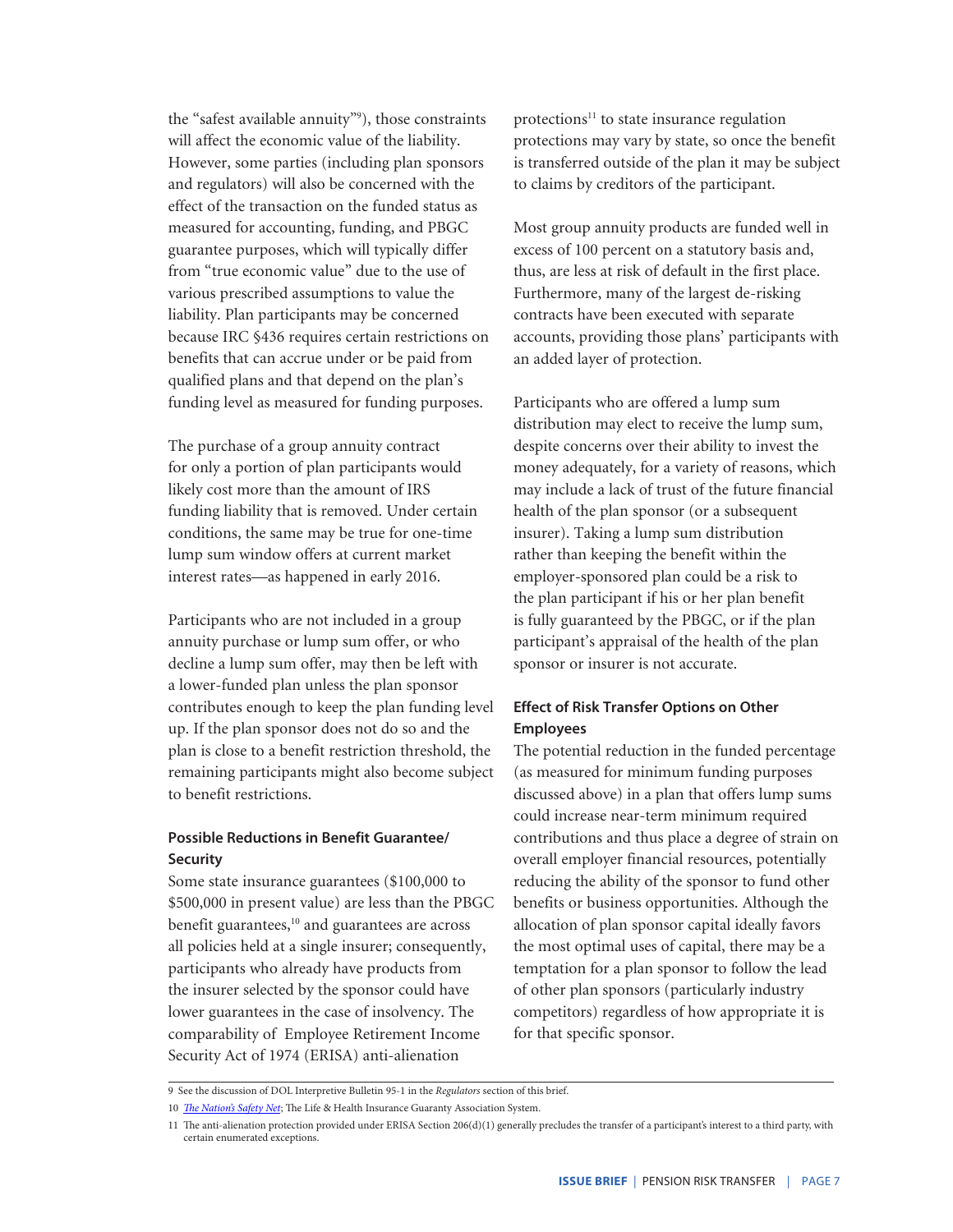Employees who participate in a different pension plan that doesn't offer lump sum payments may start pressuring the employer to extend the offer to their plan as well, even though their plan's funding level may not support payment of lump sums. This pressure could create a demand on employer finances to make additional contributions if the employer chooses to pay lump sums in other plans. Alternatively, it could be a factor in employee morale if the offer is not expanded to other plans.

#### **Tax Considerations**

Participants receiving lump sums will potentially be taxed at higher personal federal and state tax rates (due to a one-time large amount that can place the participant in a higher income tax bracket), and may also be subject to excise taxes on premature distributions, if they do not elect to roll the distributions into a personal IRA or an employer-sponsored tax-qualified plan.

Participants who elect to roll over a lump sum to an IRA or employer-sponsored plan must properly manage required minimum distributions or risk tax penalties.

#### **Post-Lump Sum Investment Considerations**

Participants electing a lump sum distribution face the challenge of investing the proceeds in a way that will last a lifetime (or possibly longer, if he or she is married). While some participants may have experience and sufficient knowledge of financial matters, others may have no expertise or experience in that arena. Even more financially astute participants may become less able to effectively manage their assets as they age. Investment management fees for an individual's personal retirement accounts may be higher as a percentage of assets than for institutional funds used by retirement plans, although using index funds may lessen the effect of retail fees, and the participant may be able to roll the lump sum over to the plan sponsor's or another employersponsored DC plan.

Those participants face the challenge of managing the withdrawal of assets over their retirement years (the duration of which is unknown). They are effectively self-insuring their own longevity (and, if applicable, that of a spouse). A participant, for example, who experiences investment losses soon after electing a lump sum might never recover, and be forced to spend down personal retirement account assets more quickly afterward. Such losses could significantly increase the likelihood that the participant could outlive his or her income.

Participants may face the temptation of using part of a lump sum to purchase non-retirement income items, to help family members, or for other one-time uses not previously budgeted. In some cases this may make good financial sense (e.g., paying off a mortgage or other debt to free up monthly income for other purposes); however, it can lead to "leakage" of assets from the individual's retirement portfolio that are not made up for through future savings.

#### **Regulators**

Defined benefit pension plans are regulated by a number of governmental agencies. These include the IRS, the Department of Labor (DOL), and the PBGC on the federal level. Annuity contracts are regulated by state insurance authorities.

Considerations regarding risk transfer transactions with a regulator's perspective in mind include compliance with appropriate laws and regulations, potential reduction in plan funding levels after risk transfer, and possible reductions in benefit guarantee or security.

# **Compliance With Appropriate Law and Regulations**

Regulators generally are concerned with whether the administration of a plan with respect to lump sum distributions meets all of the applicable regulatory requirements. Examples of these concerns include:

• Does the plan amendment allowing a lump sum comply with IRS guidance, in particular IRS Notice 2015-49?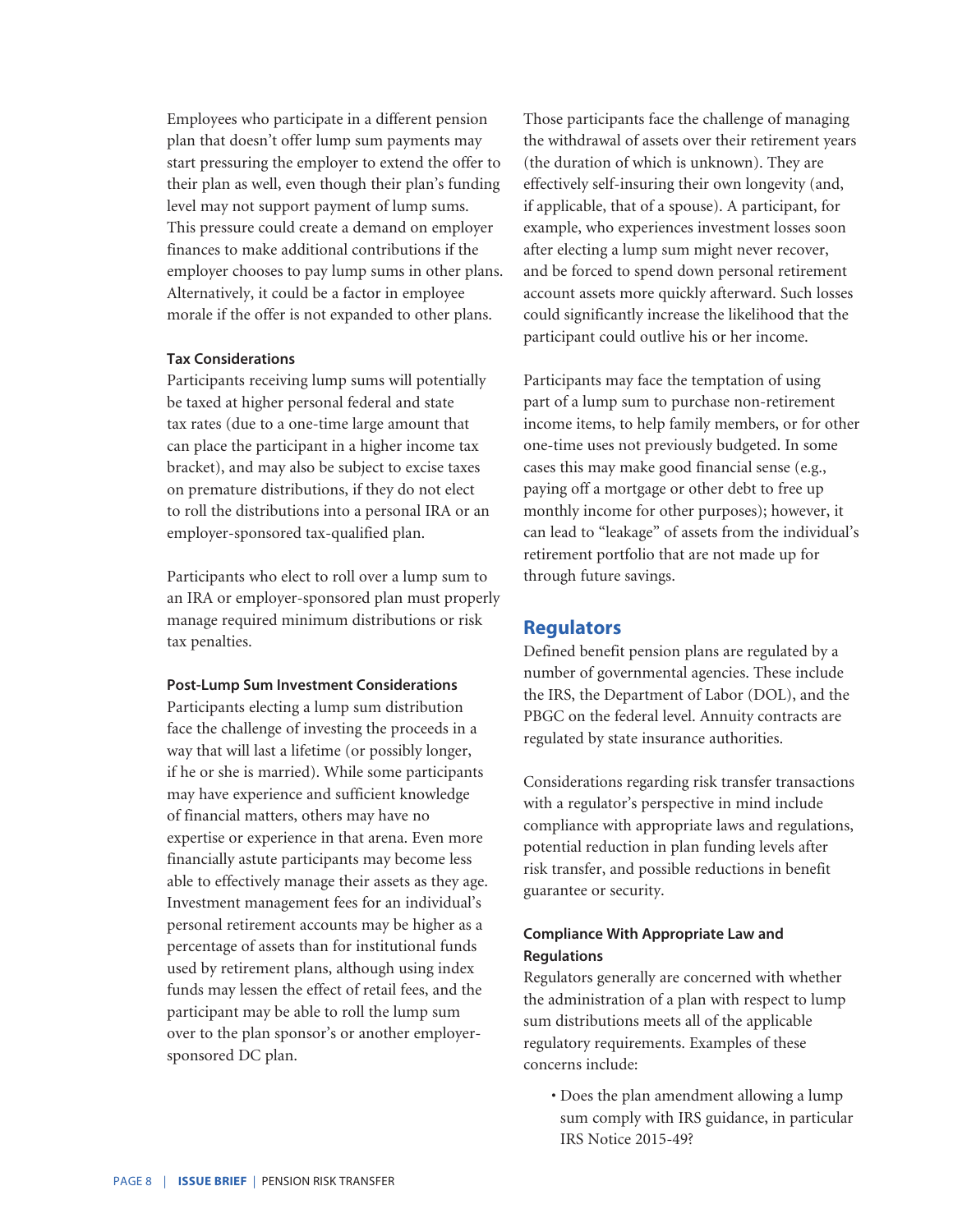- Does the plan provide compliant relative value disclosures and notices of the consequences of failure to defer?
- Does the plan provide sufficient information regarding personal federal and state income taxes?

Even where plans comply with all current regulatory requirements, regulators are also concerned with assuring that participant disclosure requirements with respect to risktransfer transactions remain sufficient and appropriate for the affected participants. A participant's decision to elect a lump sum often involves a large sum of money—among the largest sums the participant may have ever received. Some questions that regulators may be concerned with include:

- Is the choice of language in the required disclosures appropriate to the participants involved?
- Is the level of detail in the disclosures sufficient that a participant (and his/her financial adviser) can make a fully informed choice?
- Are the instructions on how to make a choice clear and complete?

The transfer of pension benefits from the plan to an insurer must comply with the DOL's annuity selection guidelines.<sup>12</sup> These guidelines address such issues as the quality and diversification of an annuity provider's investments, the level of an insurer's capital and surplus, the insurer's guarantees, and the availability of additional protection (and any limits on such protection) through state guaranty associations.

Regulators will also want fiduciaries who also act in a settlor capacity when implementing risk transfer transactions to understand the potential conflicts of interest and make decisions appropriate to these two respective roles. (See Plan Fiduciaries below for additional discussion of fiduciary concerns.)

# **Potential Reduction in Plan Funding Levels After Risk Transfer Transactions**

The purchase of a group annuity contract for only a subset of plan participants would likely cost more than the amount of funding liability that is removed. Even ignoring administrative expenses, an insurer accepting the transfer of risk from a pension plan would typically charge a fee to cover potential adverse experience of the group. Participants who are not included in a group annuity purchase could be left with a lower-funded plan as measured for minimum required funding purposes and as would be measured by PBGC on plan termination. This decrease in plan funding levels exposes participants to additional risk of IRC §436 benefit restrictions and potentially smaller benefits provided by PBGC if the plan were to terminate without sufficient assets to provide all benefits.

The lump sums paid to participants may be greater than the funding liability previously held for those participants. This happens because of differences between the plan funding interest rates and the lump sum payment rates in IRC §417(e)(3), and because of timing differences between the lookback month for determining the interest rates used to calculate lump sums and the plan's annual valuation date. When the plan's funding level is close to a particular IRC §436 benefit restriction threshold, this phenomenon raises potential concerns for regulators:

- Would the plan's funding level be adversely affected by a risk transfer transaction such that IRC §436 restrictions would take effect, and therefore limit the distribution options available to remaining participants?13
- Would the plan sponsor be willing and able to make additional contributions to avoid potential benefit restrictions? Note that plan sponsors are not legally required to do so.

<sup>12</sup> [Interpretive Bulletin 95-1.](http://www.ecfr.gov/cgi-bin/text-idx?SID=3dfb5ec36687b2783ba01470987e7a54&node=pt29.9.2509&rgn=div5#se29.9.2509_195_61)

<sup>13</sup> Other restrictions, such as limitations on plan amendments improving benefits for remaining plan participants, may also apply.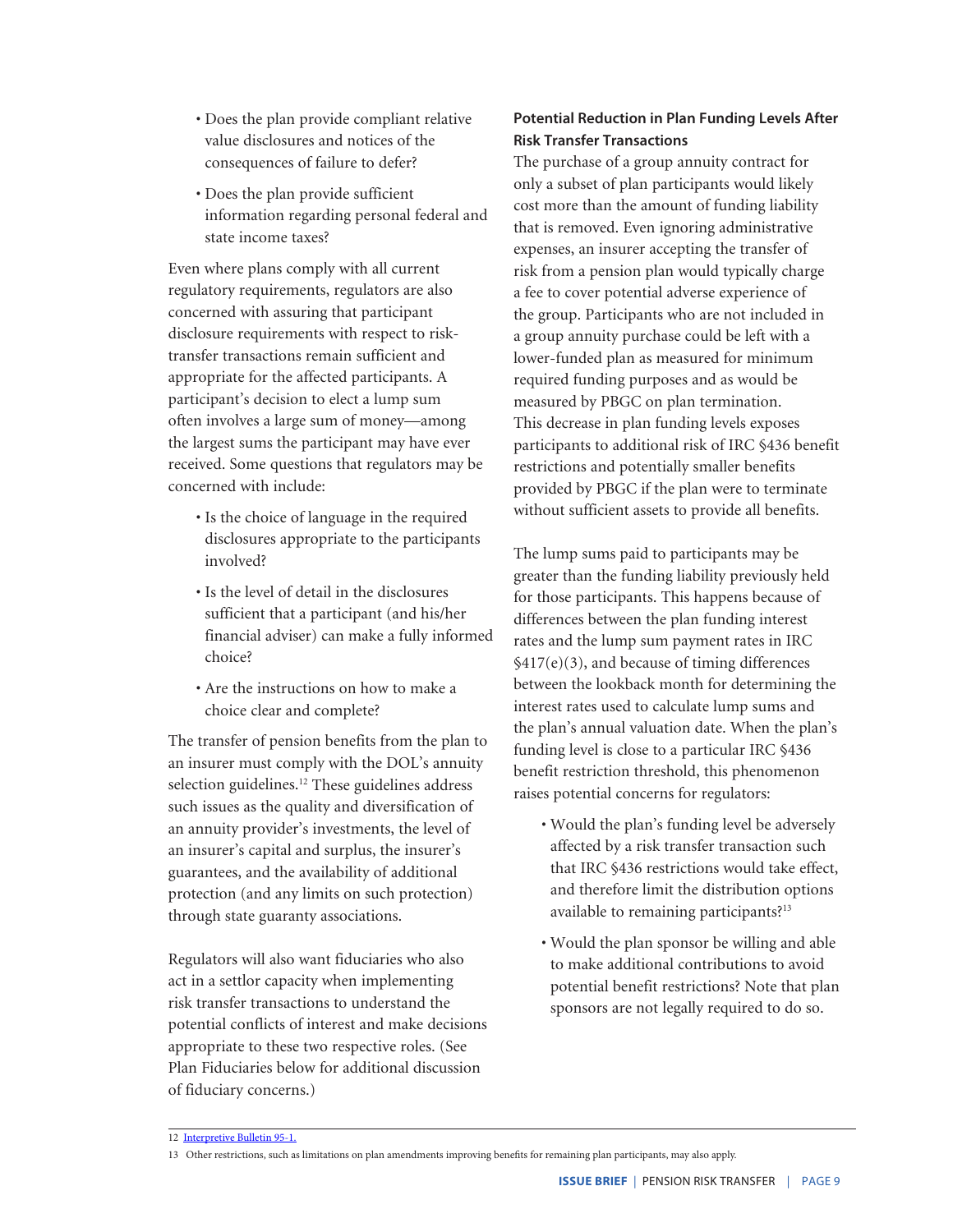**Possible Reductions in Benefit Guarantee/Security Lump sum payments**. The election of a partial or complete lump sum payment would result in the reduction or loss of guaranteed lifetime income. When participants take cash distributions, there may be "leakage" of assets if the participants decide to use part of the distribution for non-retirement income purposes. Participants may not be aware of recent increases in life expectancy—they may only look at longevity of prior generations (e.g., parents, grandparents) in making decisions on whether to accept lump sum offers. The annual income level that could be provided by the lump sum may be further reduced due to asset losses (especially in the years immediately following the lump sum distribution), and exacerbated by participants' lack of preparedness to manage these assets.

**Purchases of annuities outside the plan.** Some state guaranty associations' coverages may be less generous than PBGC guarantee levels, at least for some participants. As noted above, guarantee amounts vary by state, ranging from \$100,000 to \$500,000 in cash value per individual and generally are not indexed for inflation, as contrasted with the PBGC guarantees. State guarantees may also offer less protection from a participant's creditors than the protections provided by ERISA for qualified pension plans.

Changes in the financial health of an insurer after the annuity purchase has been completed (in accordance with DOL Interpretive Bulletin 95-1) may weaken the security and the insurer's guarantee of benefits in the annuity contract. The transfer or sale of the annuity business to a different, less secure insurer subsequent to the initial transaction is also a cause for concern by regulators, and has been identified as such by the National Council of Insurance Legislators in its resolution regarding best practices for risk-transfer transactions.14

The sufficiency of state guarantees in the case of a systemic failure (where several insurers concurrently face insolvency) could cause state regulators to re-examine guarantees overall.

# **Plan Fiduciaries**

This section discusses the issues that plan fiduciaries consider when a pension risk transfer program is being contemplated and after it has been announced. Fiduciaries have responsibilities under ERISA and regulations issued by at least three federal government agencies (the U.S. Department of Treasury, the DOL, and the PBGC) to act in the best interest of plan participants.

Many of these fiduciary issues are complex and create challenges for plan sponsors to craft language that plan participants can understand ("plain language" requirements) while conveying a sufficient level of detail so that key issues are properly understood.

# **Use of Independent Fiduciary for Annuity Purchases**

In the largest transactions, an emerging practice is to hire an independent fiduciary to assess whether the risk transfer for the annuity component is prudent in accordance with DOL Interpretive Bulletin 95-1, which outlines the choice of the safest available annuity provider. This process was followed in recent transactions by General Motors, Verizon, Motorola Solutions, Kimberly-Clark, Bristol-Myers Squibb, and WestRock.

Some experts may question whether hiring an independent fiduciary is feasible or affordable for a smaller employer. Will a smaller employer or sponsor know how to find a good adviser? If independent fiduciary advice is not available, is the sponsor equipped to manage a risk transfer transaction on its own?

<sup>14 &</sup>quot;[Resolution Concerning Best Practices for Pension De-Risking through Private Annuitization](http://op.bna.com.s3.amazonaws.com/pen.nsf/r%3FOpen%3dsfos-9uppuw)."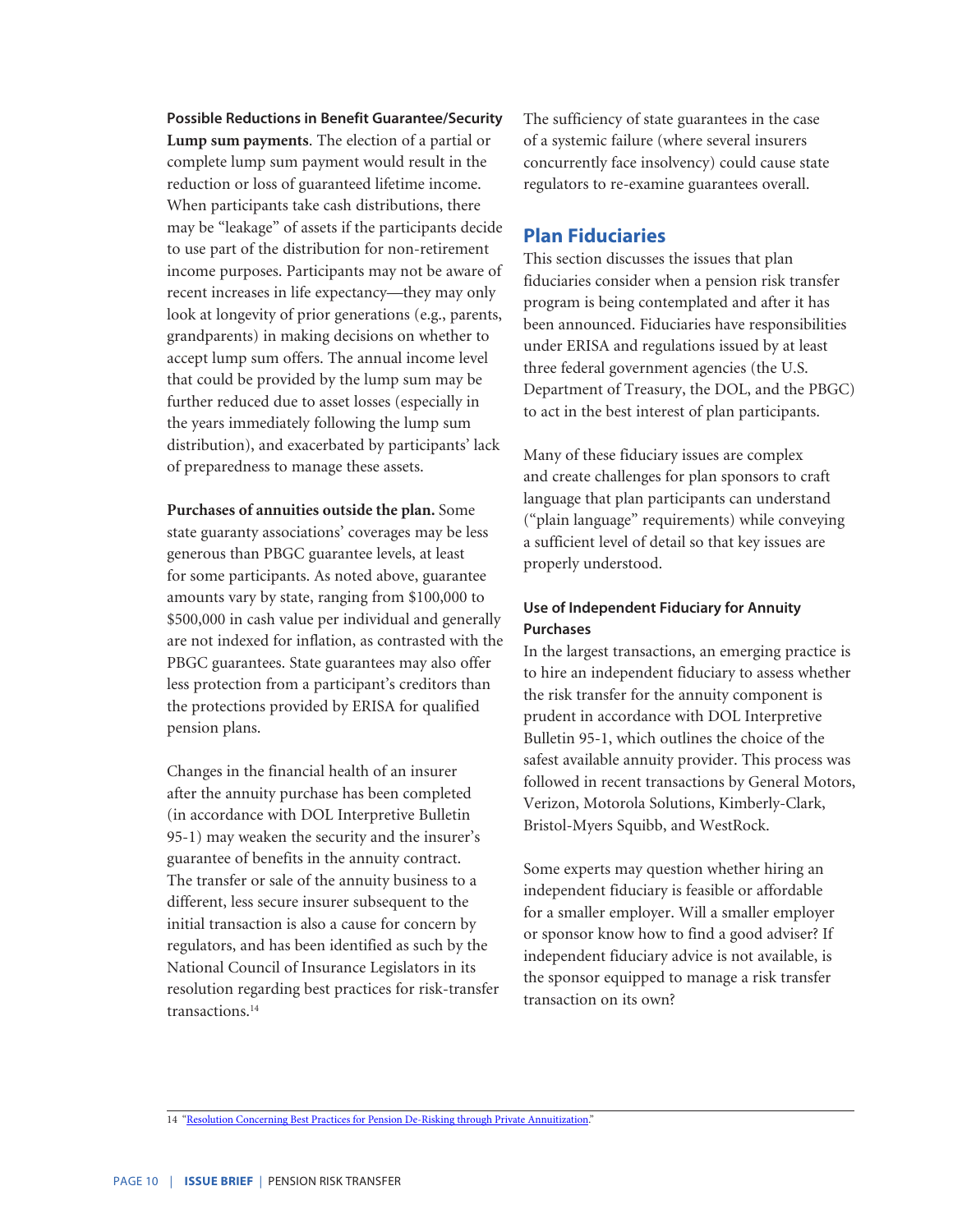#### **Participant Communications**

Lump sum cash-out communication to plan participants and adherence to the multiple agencies' rules in this area are not new to plan fiduciaries. Early retirement incentive programs with one-time lump sum options are also not new. Additional scrutiny has been raised recently with respect to one-time lump sum window offerings to deferred vested participants.

Intrinsic to plan fiduciary responsibility in this regard is that plan fiduciaries not mislead plan participants. In a three-part test (the "serious consideration" test) applied by the U.S. Court of Appeals for the Tenth Circuit (Maez v. Mountain State Telegraph & Telephone Co), "serious consideration" of a change in plan benefits does not exist until (1) a specific proposal (2) is being discussed for purposes of implementation (3) by senior management with the authority to implement the change. According to the court, these three conditions must be satisfied before statements regarding the likelihood or possibility of future plan changes could be considered material misrepresentations and thus could constitute a breach of fiduciary duty.15 This means that when the point of serious consideration of lump sum offers has been reached, formal and informal communication with plan participants needs to take into account the possibility of plan changes. So, for example, a participant contemplating retirement who asked a plan representative whether a lump sum option is available to them at retirement would have to be told that a deferred vested lump sum window might be offered in the near future for those not already in payment if the "serious consideration" test had already been satisfied.

Fiduciaries may enhance their communication regarding the effect on the participant's personal income taxes if the lump sum is not rolled over, although they tend to avoid crossing over into giving what might be categorized as tax advice. Providing only the IRS model tax notice is the most common approach.16

Code §411(a)(11) requires plan administrators to disclose to participants the consequences of failing to defer receipt of their benefit from a qualified retirement plan. The IRS has proposed that this notice should cover the following topics:

- The accrued benefit available to the participant if commencement is deferred until normal retirement date;
- The participant's loss of access to other optional payment forms (e.g., annuities other than the Qualified Joint and Survivor Annuity that might have been available at retirement if a lump sum had not been elected);
- The possible loss of early retirement subsidies, if they are not included or fully valued in the lump sum calculation; and
- Any other plan provisions that might affect a participant's decision whether to defer benefits to normal retirement date.

The fiduciary might also consider the following issues in developing participant disclosures:

- Common unknowns—changes in the economic environment affecting discount rates for any lump sum calculations, future increases in life expectancy, and incorporation of future mortality studies into the applicable mortality table;
- Known changes that have occurred in the applicable interest rate or applicable mortality table definitions that will be relevant at the date of the risk transfer;
- Whether to disclose what to expect if a participant does not accept an offer (e.g., if the long-term intent is to terminate the plan and buy annuities for those who do not take the lump sums); and
- Whether language clarifying who is (e.g., plan sponsor) or is not (e.g., a vendor) acting as a fiduciary, along with disclaimers regarding service providers not acting in any fiduciary capacity, may be appropriate.

<sup>15</sup> See also U.S. Court of Appeals for the Third Circuit in *Fischer v. Philadelphia Electric.*

<sup>16</sup> The model notice (most recently published in IRS Notice 2014-74) is intended to meet the requirements of Code §402(f).